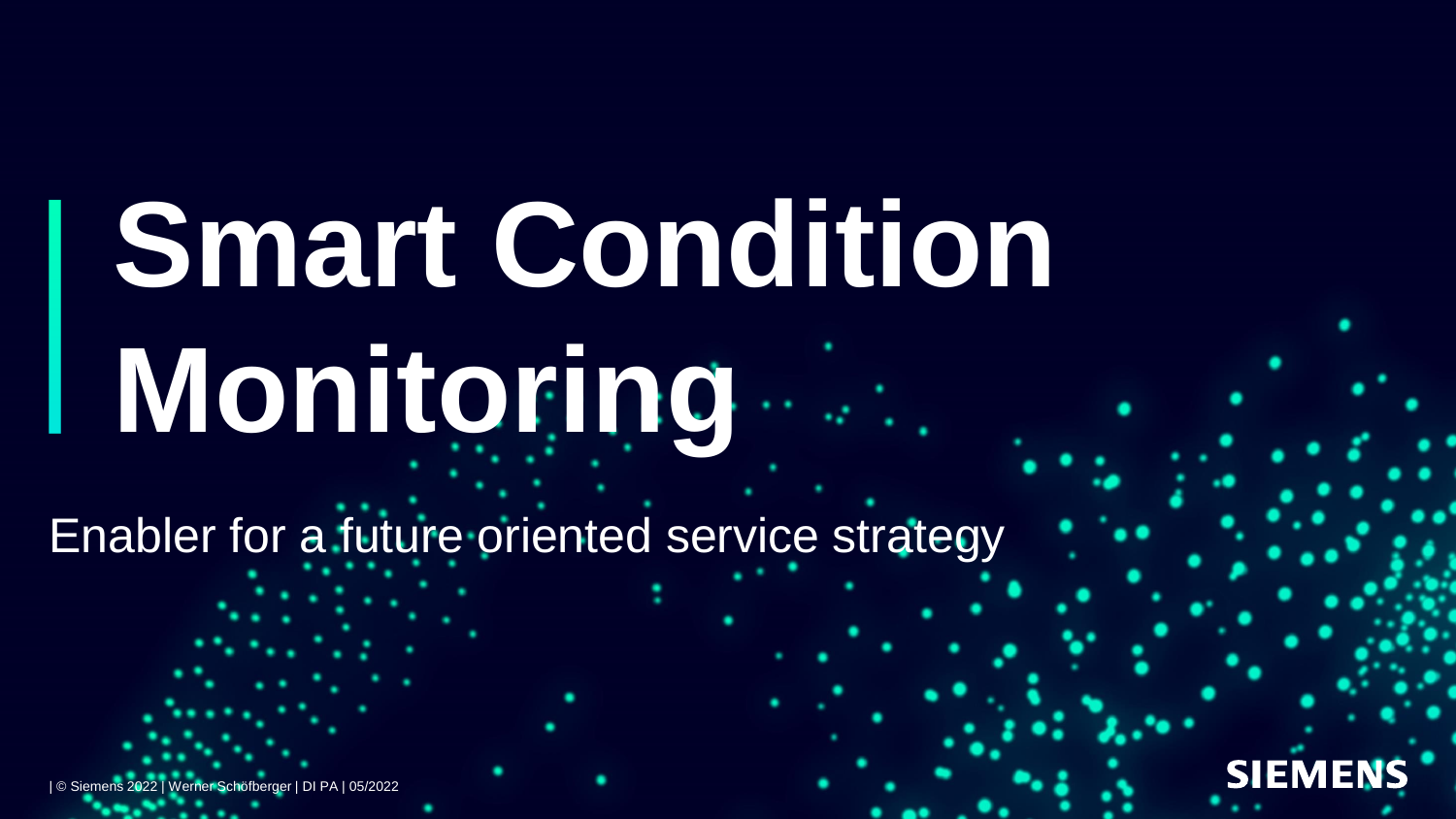## **Herausforderungen in der Betriebsführung von Anlagen**

LIMITED INVESTMENT BUDGET

Large CAPEX projects are hardly accepted in maintenance



QUALITY & CONSISTENCY Rejections down the line; Tolerance drift; Safety;

 $\begin{pmatrix} 1 \\ 1 \end{pmatrix}$ 

## A consequent reduction of OPEX RUNNING COST

### **QUALIFICATION**

Lack of Experience Local insights are very often not shared to other sites

### TOOLS & DATA

No data available or limited use of data No effective analysis tool available Isolated applications





### MAINTENANCE EFFICIENCY

Unplanned downtime; Over-maintenance; Incorrect maintenance; Spares inventory; Life extension; Interval extension; Overtime avoidance

## **SIEMENS**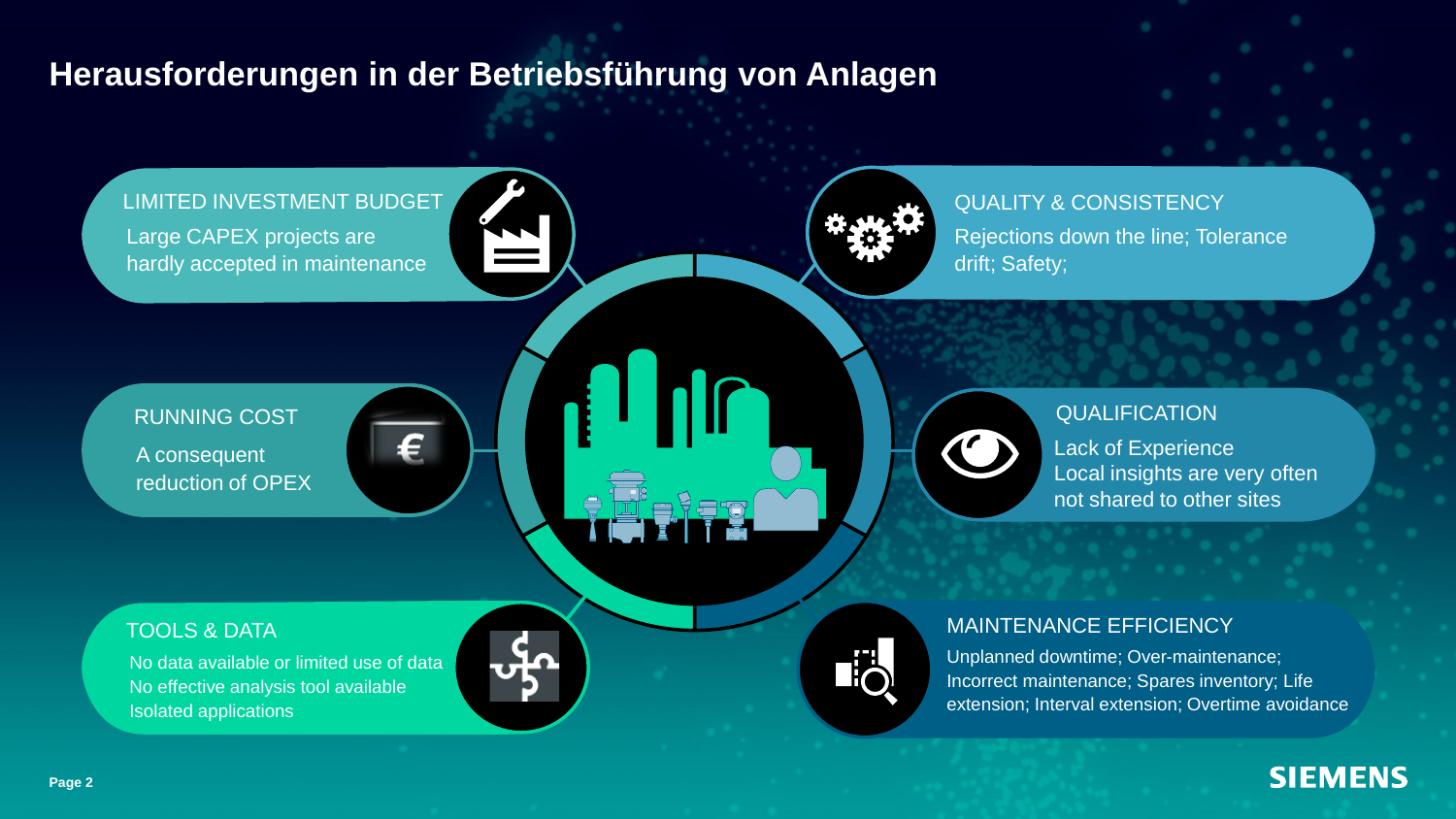## **Wie kann IoT hier unterstützen?**

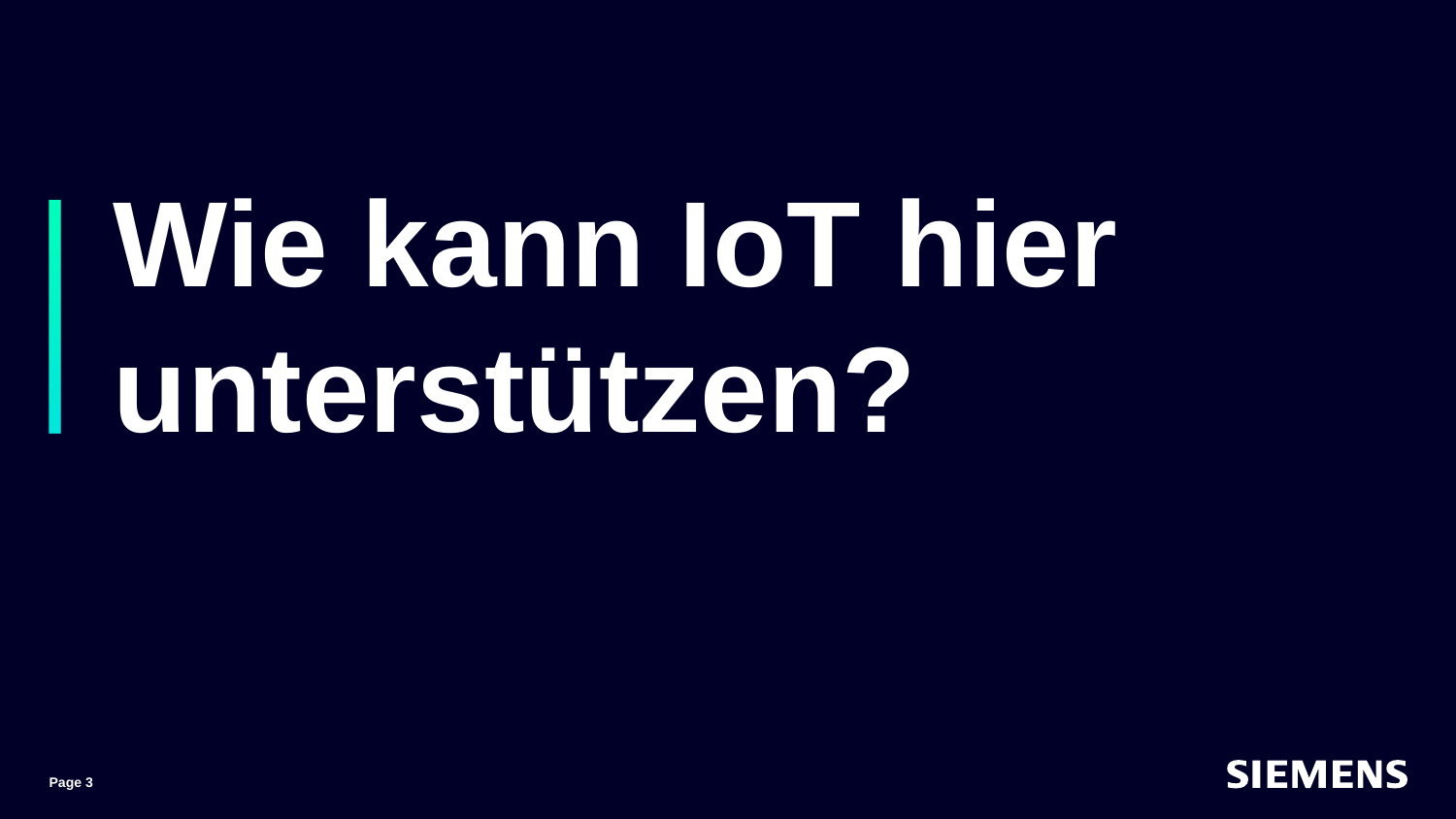





## **Sensor Communication Platform Application**

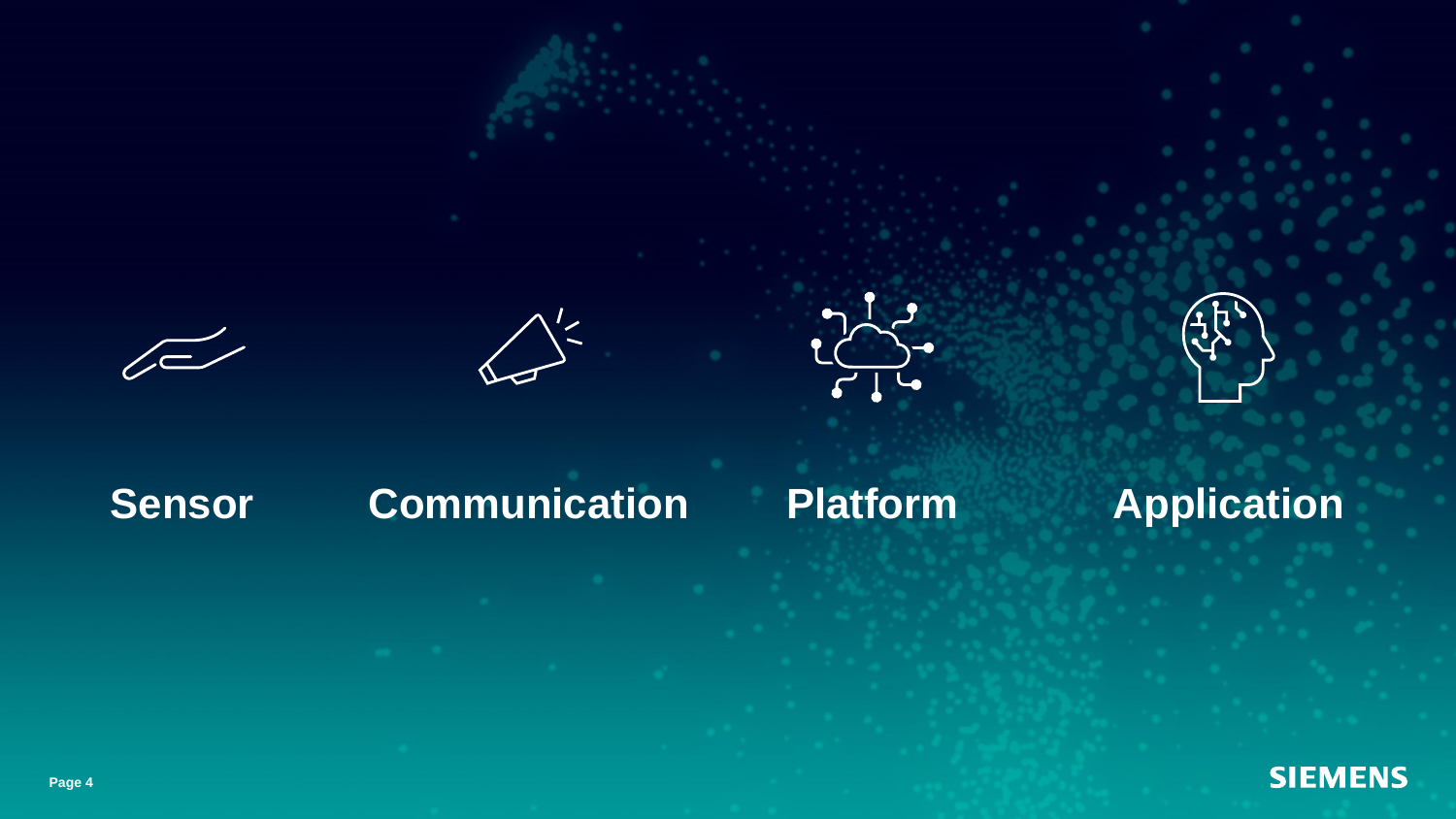## **End to End IOT Solution - Smart Condition Monitoring**



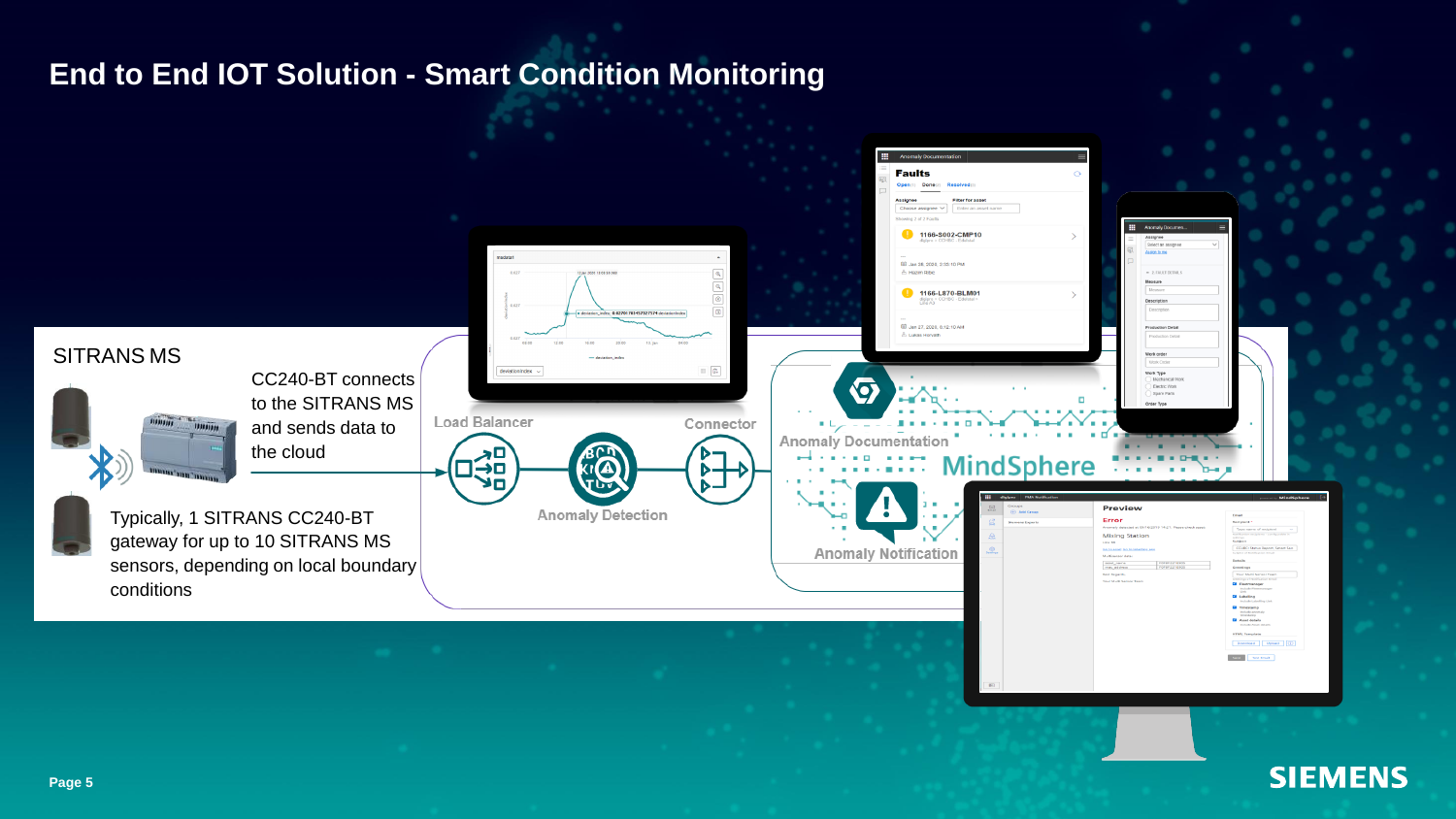## **The toolbox for your closed loop maintenance strategy**



**SIEMENS**